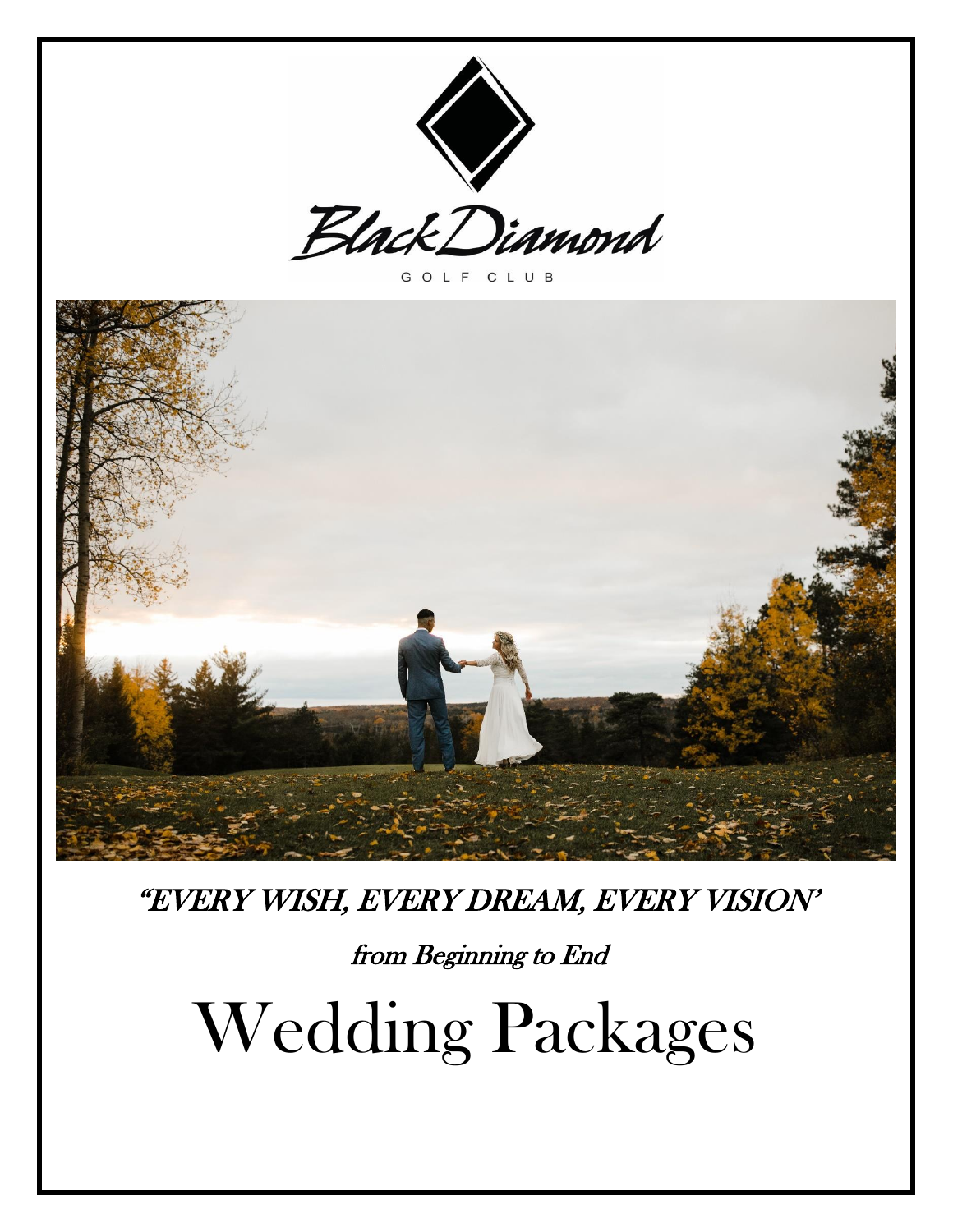#### *DIAMOND PACKAGE*

Room Rental & Full Setup Premium Decor Package Menu Sampling for the Bride & Groom Onsite Ceremony Three-Course Meal Two Bottles of Wine per Table Choice of 4~ Hors d'oeuvres during Pre-Dinner Reception Selection of 1 Late Night Platters

#### *\$140.00 Per Person*

#### *PLATINUM PACKAGE*

Room Rental & Full Setup Premium Decor Package Menu Sampling for the Bride & Groom Three-Course Meal Two Bottles of Wine per Table Choice of 4~ Hors d'oeuvres during Pre-Dinner Reception Selection of 1 Late Night Platter

#### *\$125.00 Per Person*

#### SUNSET PACKAGE (6pm)

Room Rental & Full Set-Up Premium Décor Package On-Site Ceremony 1.5 Hours of Full-Service Cocktails Choice of 3 Hot & 3 Cold Hors d'oeuvres 1 Late Night Platter  *\$110.00 Per Person*

 *All prices are subject to 13% HST and 18% Admin. Fee/Service Charge*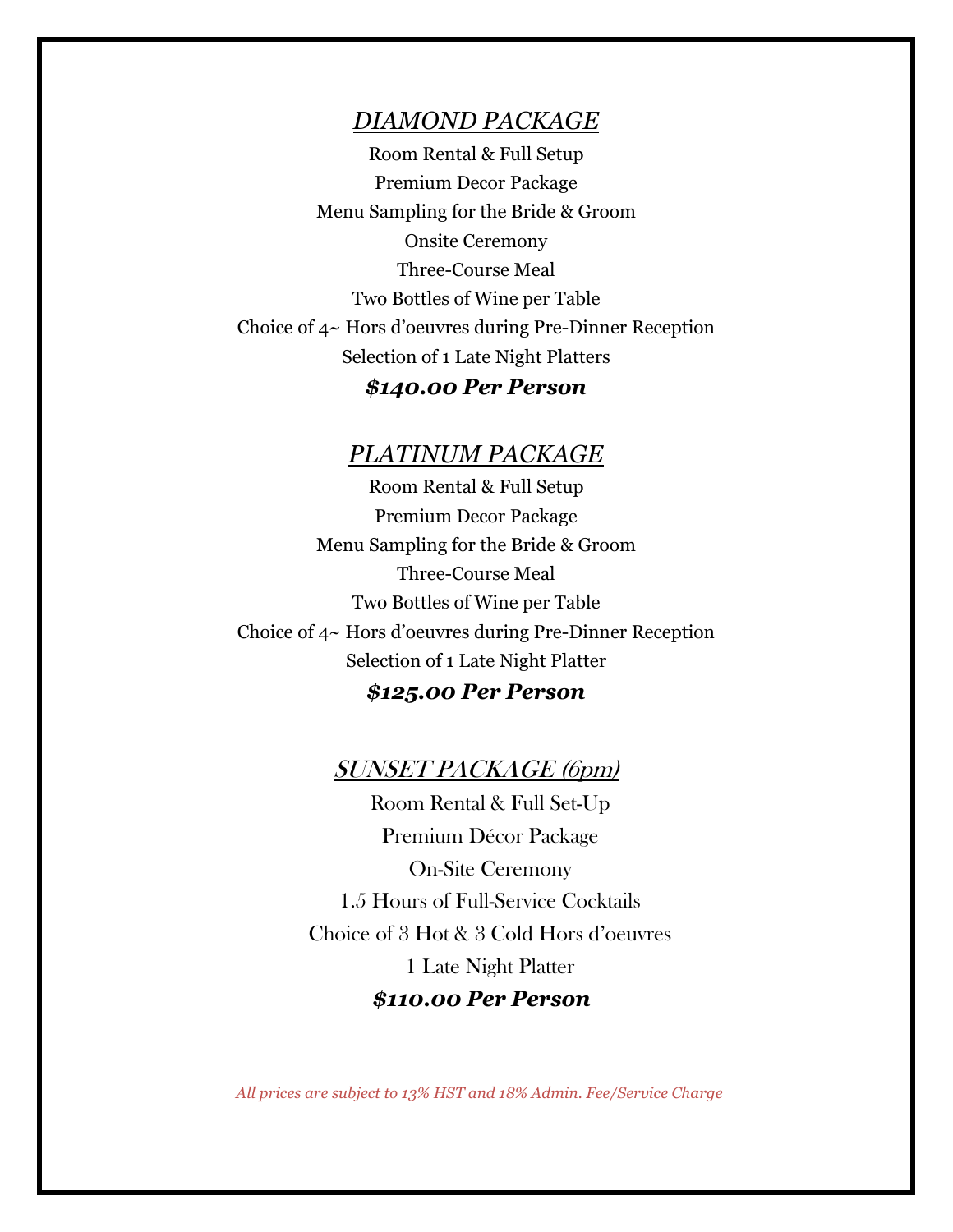## **Prime Rib**

"AAA" Prime Rib slow roasted to perfection, topped with a Red Wine Demi Glace



# Beef [Welling](https://creativecommons.org/licenses/by-nc/3.0/)ton (\$20/ person upgrade)

Beef tenderloin surrounded in a Mushroom duxelle covered and baked

in a homemade puff pastry. Served to medium temperature.

# Chicken Supreme

A butchers classic 8oz. Chicken Breast Supreme grilled then baked and finished with a Rose 'Cream Sauce.

# **Stuffed Chicken Florentine**

8oz. Chicken Breast Supreme stuffed with a rich and creamy Spinach and

Cheese Blend, topped with a Fire Roasted Pepper Sauce

# Stuffed Chicken Stuffed

8oz. Chicken Breast Supreme stuffed with a Prosciutto, Goat Cheese and Roasted Red Peppers topped with Lemon Garlic Cream Sauce

# Atlantic Salmon

Grilled 8oz. Atlantic Salmon Filet with choice of Maple Glaze or a Mango Salsa

Black Diamond's Chef only uses the Freshest possible ingredients, Gluten and Dietary Options Available Upon Request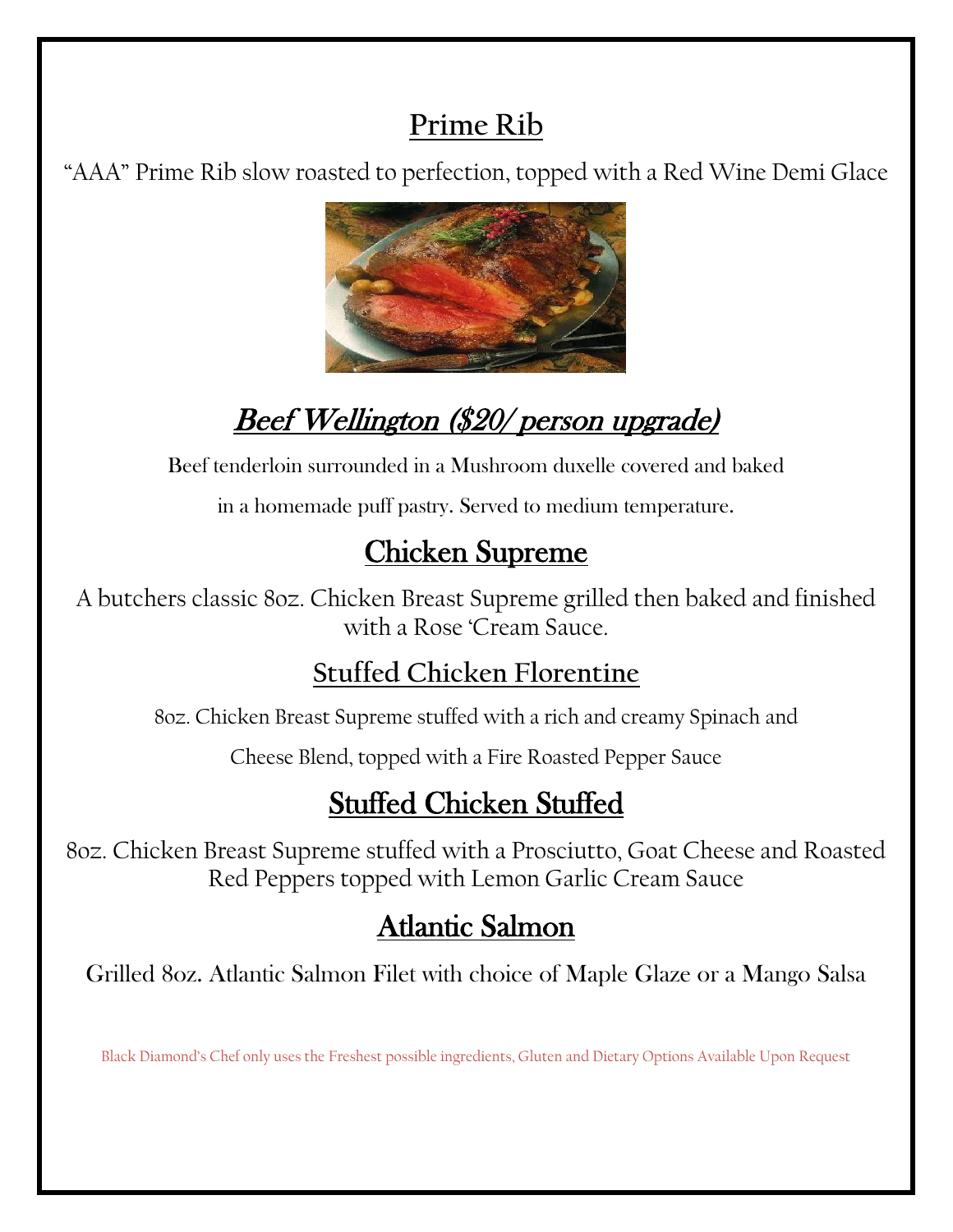# Accompaniments

## **Salad ~ choose one**

❖ Spring Greens with Mandarin Oranges, Strawberries, and Candied Pecans served with a Raspberry Vinaigrette

❖ Spinach and Mixed Greens with Slivered Almonds and Strawberries Served with Poppy Seed Dressing

❖ Classic Romaine with Baked Garlic Croutons and Parmesan Cheese

### **Starch ~ choose one**

Parisian Potato

Garlic Mashed Potato

Herb Roasted Mini Red

**❖ Rice Pilaf** 

## **Vegetable ~ choose one**

❖ Glazed French Carrots ❖ Honey Glazed Roasted Root Vegetable ❖ Roasted Pepper Medley

### **Dessert ~ choose one**

❖ Triple Strawberry Champagne Cheesecake (gluten free)

- ❖ Gourmet Cheesecakes
	- ❖ Chocolate Mousse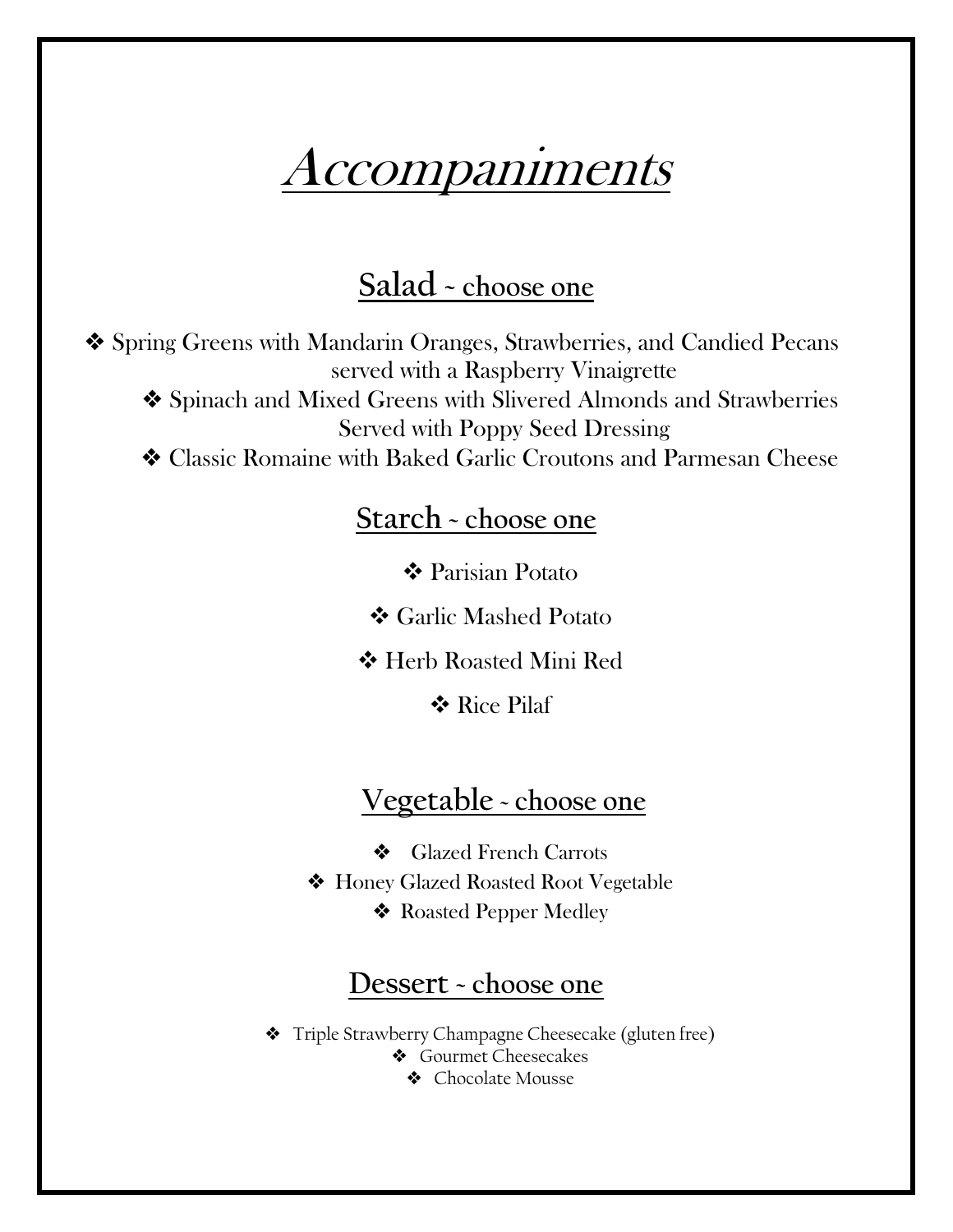# Hors d'oeuvres

### Cold Selection

- Caprese Skewers
- Deli rolls
- Bruschetta Baskets
- **❖** Shrimp Cocktail
- ❖ Cucumber Cups with Dill Sauce & Smoked Salmon
- ❖ 8ft Charcuterie Board filled with an array of gourmet meats and cheeses

## **Hot Selection**

- ❖ Spanakopita
- Bacon Wrapped Chicken Bites
- Taco Cups
- Pizza bites
- Yorkies with Horseradish Sauce and Roasted Beef
- Vegetarian Spring Rolls
- Sweet & Spicy Meatballs

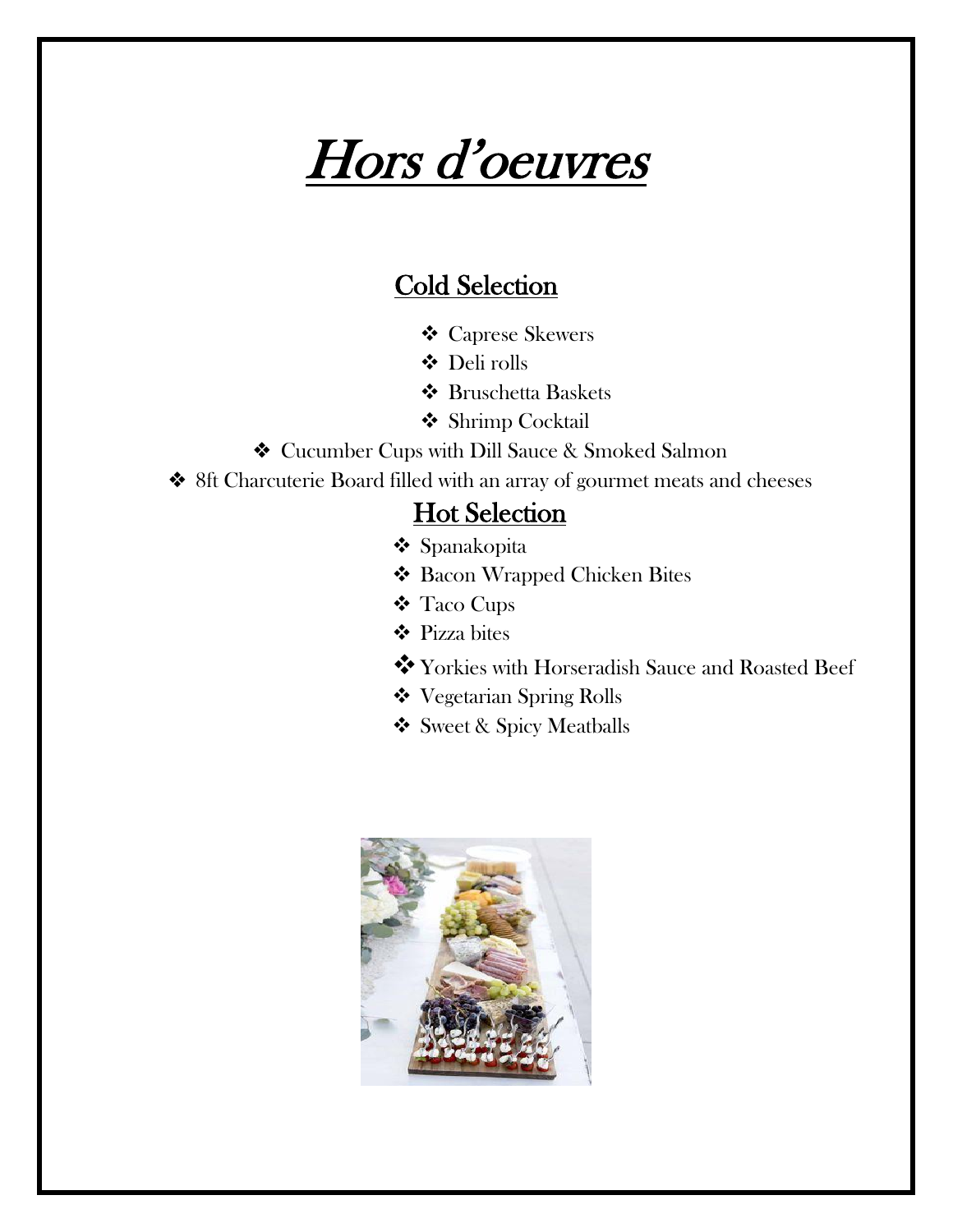Late Night Platters

Your Choice of One

POUTINE BAR

Selection of Fresh Cut Fries / Cheese Curds / House Gravy

#### PIZZA PLATTERS

Variety of assorted Fresh Dough Pizza

#### SLIDER BAR

Mini Burgers with Condiments and Fresh Cut Fries

#### TACO BAR

Chicken and Beef Tacos with all the Toppings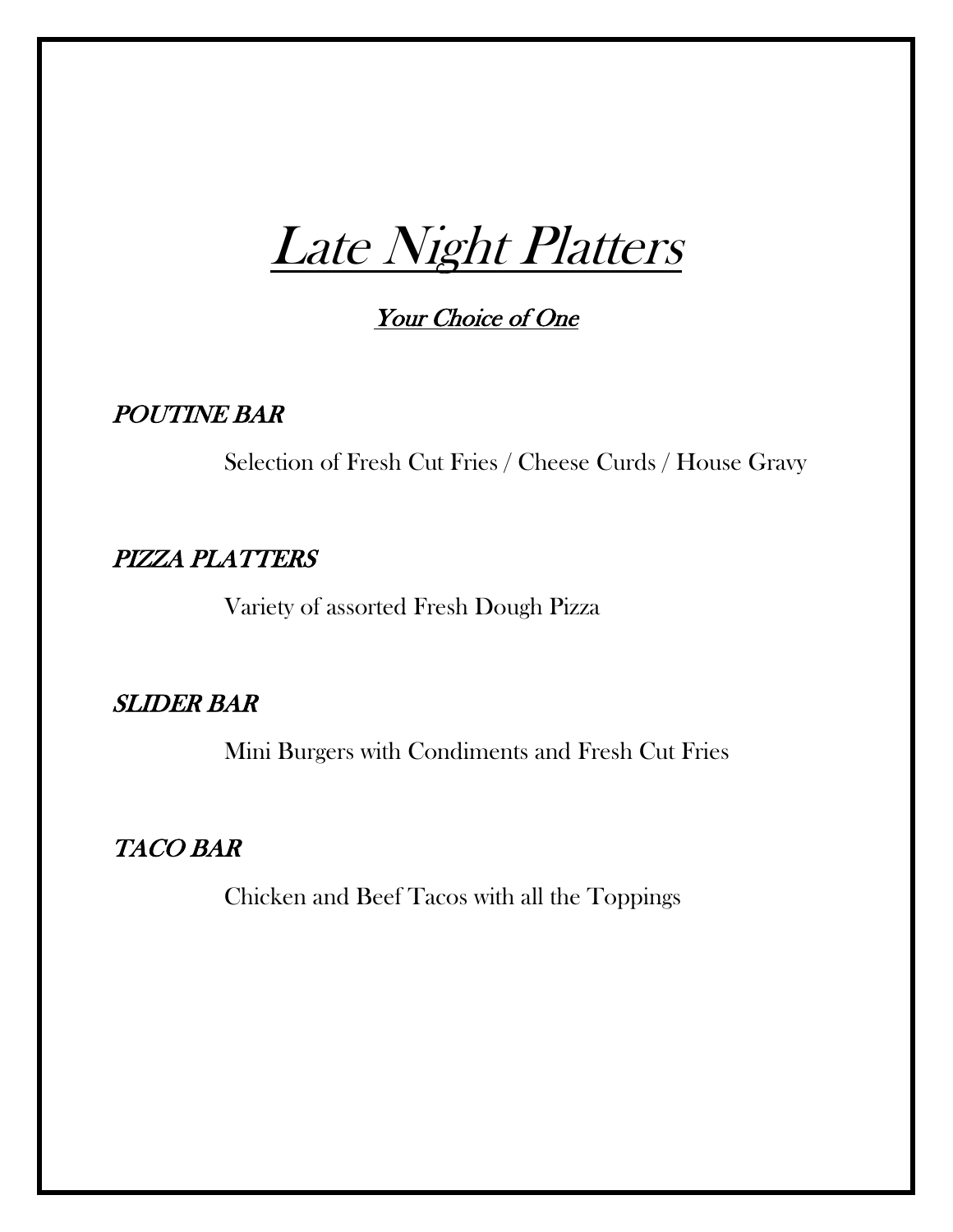## CHILDREN'S MENU

Chicken Tenders and Fries with Plum Sauce Grilled Cheese and Fries Burger Sliders and Fries

All served with a soft drink or juice and ice cream.

\$24.99

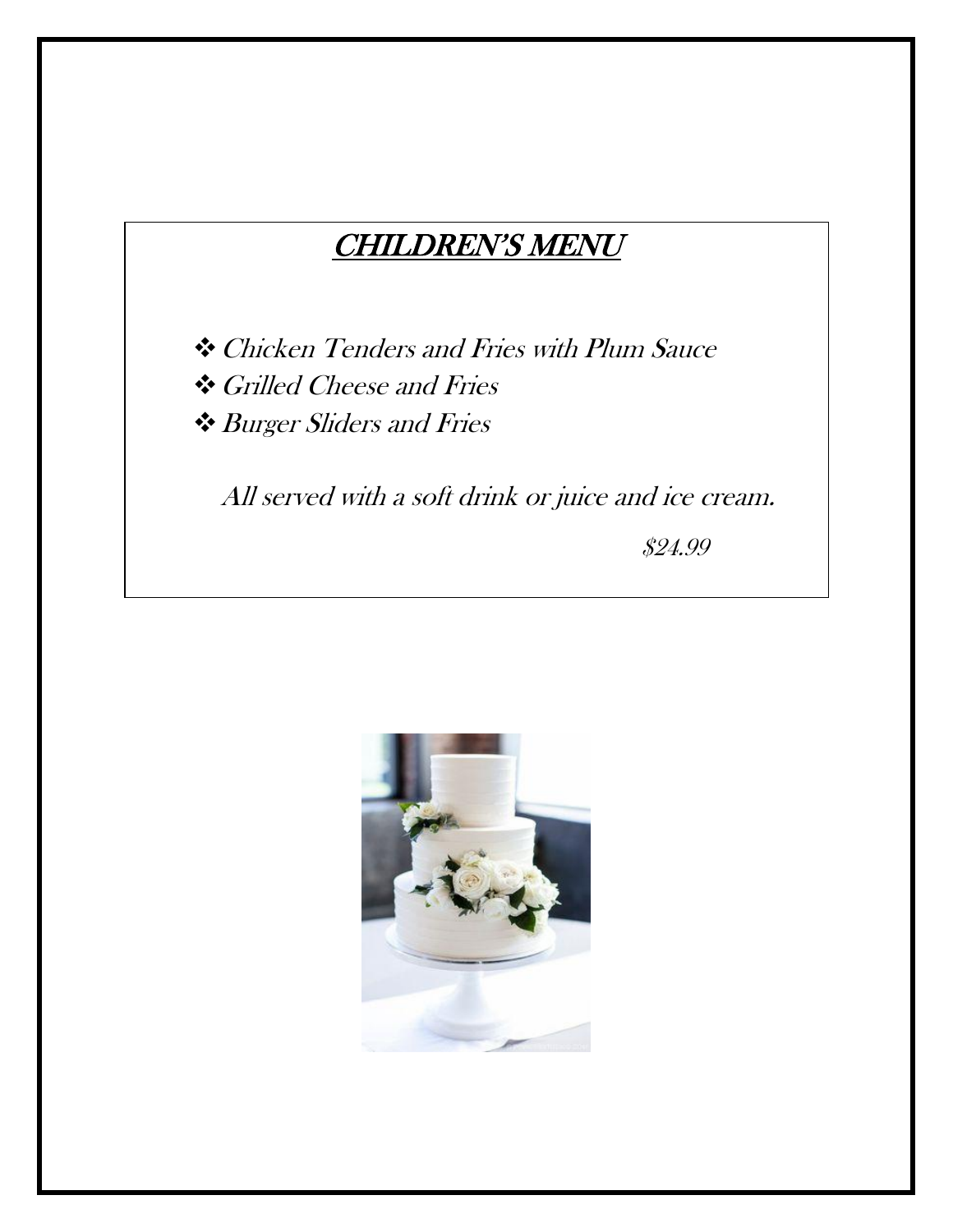

The views are breathtaking and the whole venue is picture perfect. When you find a venue, that looks after every detail, while making you feel like family the difference is undeniable!

# Experience the Difference! Experience Black Diamond!

For more information on hosting your special event at Black Diamond Golf Club, or to request a venue tour please feel free to contact us.

### Barb Timms, WPICC

[btimms@blackdiamondgolfclub.ca](mailto:btimms@blackdiamondgolfclub.ca)

On Site: 1-888-932-2005 ext. 223 cell 705-879-7564

705 Pontypool Road, Pontypool, Ontario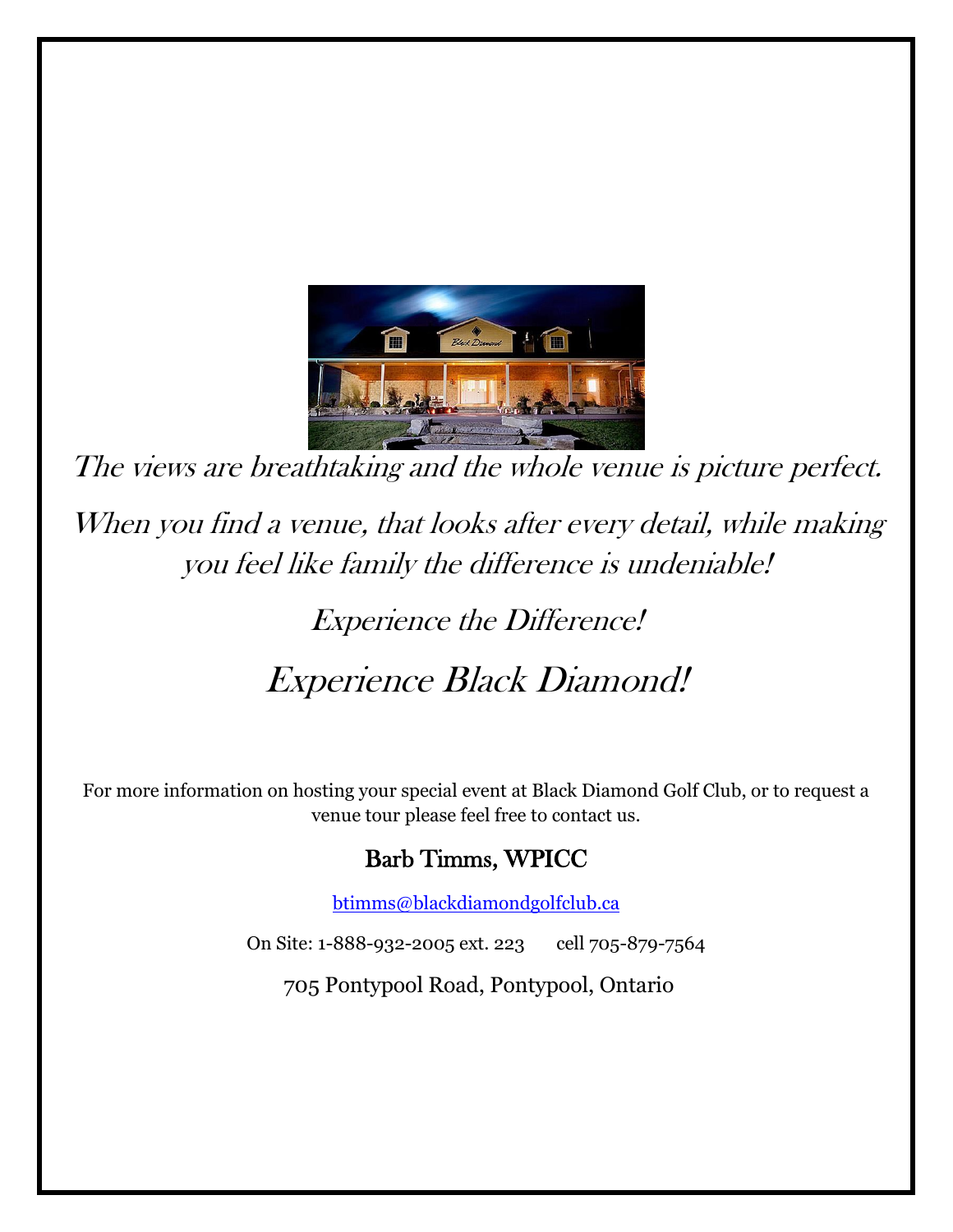

# ALL PACKAGES INCLUDE

Pet Friendly Venue Property Rental Tables and Chairs Chavira Chairs Ceremony Site Set Up and Tear Down Linens(white), Flatware, China, Stemware Premium Décor Package Coffee and Tea Station Complimentary Soft Drinks